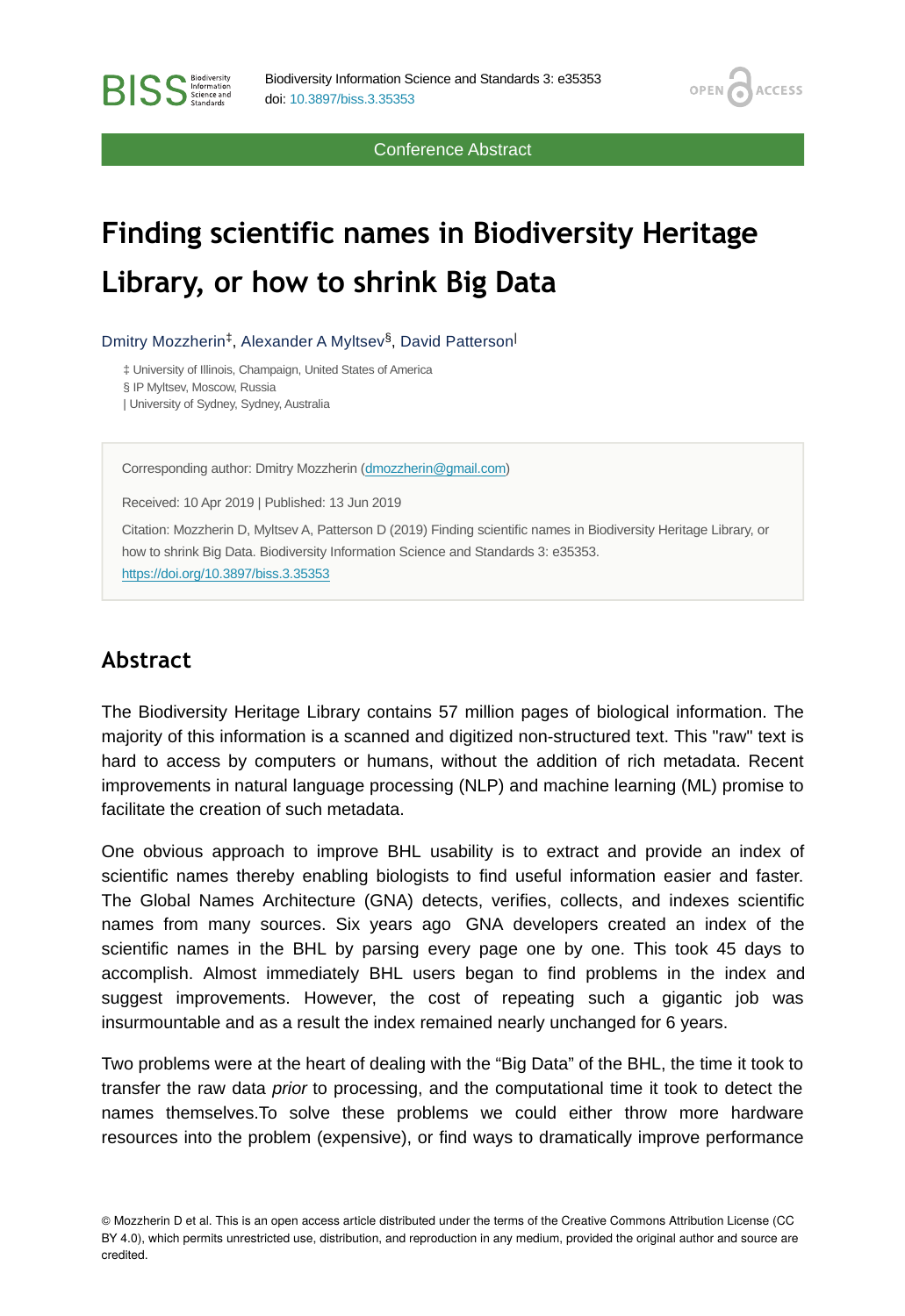of the tasks (cheaper). We decided to achieve our goal by utilizing hardware more effectively, and by using fast, scalable programming languages.

We wrote several Open Source applications in Go and Scala to detect candidate scientific names then verify them as names by comparing them to 27 million scientific name-strings aggregated by GNA. We were able to speed up data mobilization from 24 hours to 11 minutes, and decrease the time for name detection from 35 days to 5 hours. Nameverification time decreased from 10 days to 9 hours. Overall our computing requirements shrank from 4 high-end servers to one modern laptop. As a result we achieved our goal and indexed BHL in only 14 hours and unlocked the reality of iterative improvements to the scientific name index.

We also wanted to make it possible to study BHL data in its entirety remotely, in real-time. We created an HTTP2 service that is able to stream gigantic amounts of BHL textual data together with scientific names to a researcher. Sending the text of 50 million pages with an associated 250 million name occurrences takes ~5 hours. For comparison, simply copying BHL text data from Smithsonian Institute to University of Illinois using more traditional methods took us 10 days.

What do we hope to achieve with these tools as next steps? To make it possible for everyone to make new discoveries by computing in real-time across the complete BHL text. For example 20% of all names in BHL are abbreviated, and, as a result, very poorly searchable given their existing full-text indexing. We plan to develop algorithms to expand abbreviated genera reliably. Digitized texts contain huge amounts of character recognition mistakes. The tools might help to detect badly digitized pages and mark them for redigitization. Tools can help to extract scientific names that are identical to "normal" words, such as "Atlanta", or "America", to find common names in texts, and to localize information on locations, adding new search contexts. Finally, we are exploring tools that allow researchers to stream such results back to source thereby growing the "Big Data" and ultimately improving the BHL's end-user experience.

## **Keywords**

Biodiversity Heritage Library, BHL, Global Names Architecture, GNA, nomenclature, natural language processing, NLP, scientific names

#### **Presenting author**

Dmitry Mozzherin

# **Funding program**

NSF: ABI development, Species File Group at University of Illinois